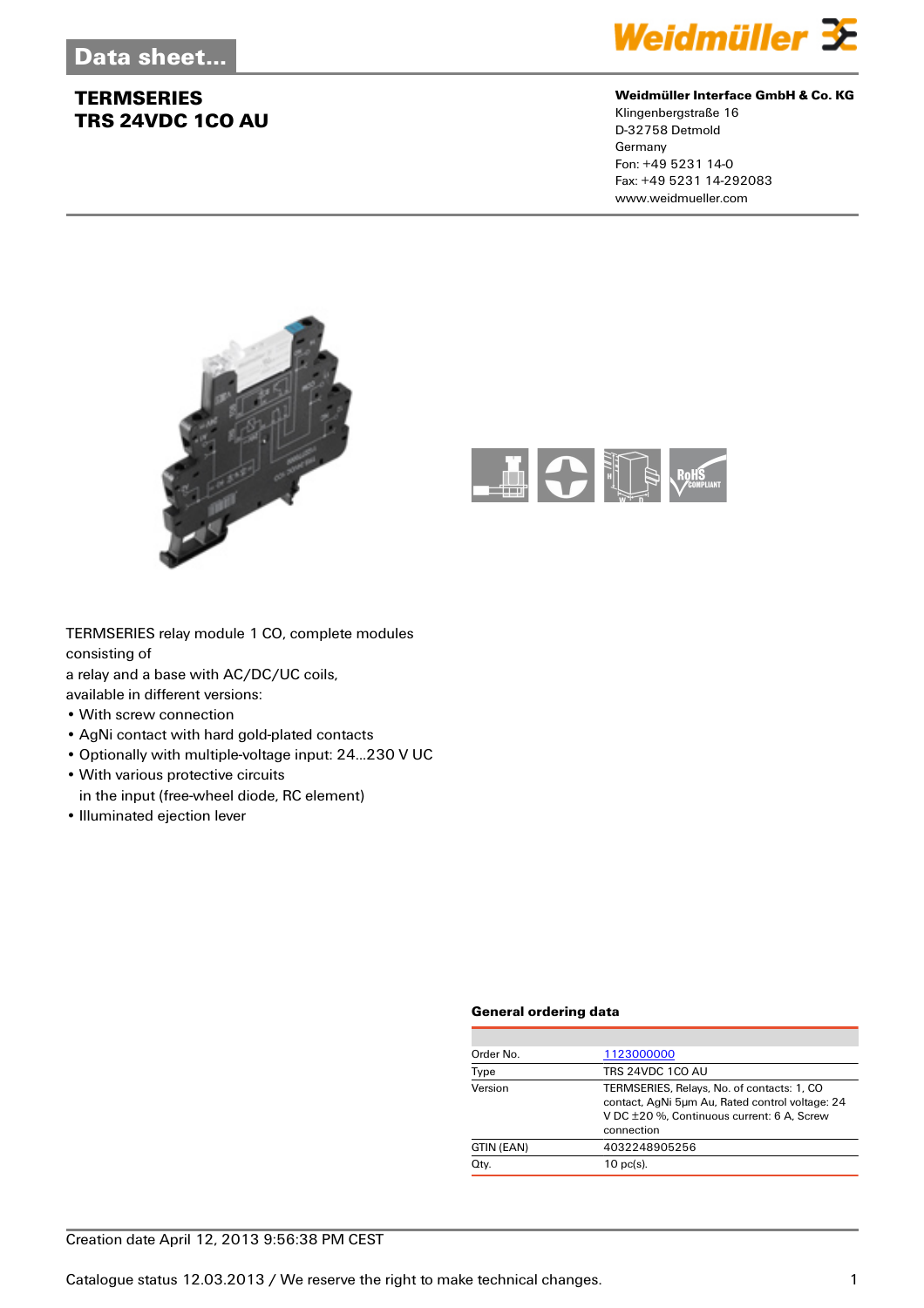# **Technical data**



#### **Weidmüller Interface GmbH & Co. KG**

Klingenbergstraße 16 D-32758 Detmold Germany Fon: +49 5231 14-0 Fax: +49 5231 14-292083

| <b>Dimensions and weights</b>             |                                                                |                                          |                                                                |
|-------------------------------------------|----------------------------------------------------------------|------------------------------------------|----------------------------------------------------------------|
|                                           |                                                                |                                          |                                                                |
| Width<br>Depth                            | 6.4 mm<br>88 mm                                                | Height<br>Net weight                     | 90 mm<br>33 <sub>q</sub>                                       |
|                                           |                                                                |                                          |                                                                |
| <b>Temperatures</b>                       |                                                                |                                          |                                                                |
| Humidity                                  | 5-95% rel. humidity, $T_u =$                                   | Operating temperature                    |                                                                |
|                                           | 40°C, no condensation                                          |                                          | -40 °C+60 °C                                                   |
| Storage temperature                       | -40 °C+85 °C                                                   |                                          |                                                                |
| Input                                     |                                                                |                                          |                                                                |
|                                           |                                                                |                                          |                                                                |
| Protective circuit                        | Integrated free-wheel<br>diode, Reverse polarity<br>protection | Rated control voltage                    | 24 V DC ±20 %                                                  |
| <b>Rated current DC</b>                   | 10 <sub>m</sub> A                                              | Power rating                             | 240 mW                                                         |
| Pull-in (sparkover) / drop-out voltage DC |                                                                | Pull-in / drop-out current, DC coil      |                                                                |
| coil                                      | 16.6 V / 5 V                                                   |                                          | $7 \text{ mA} / 2 \text{ mA}$                                  |
| Status indicator                          | Green LED                                                      |                                          |                                                                |
| <b>Output</b>                             |                                                                |                                          |                                                                |
|                                           |                                                                |                                          |                                                                |
| Rated switching voltage                   | 250 V AC                                                       | Max. switching voltage, AC               | 250 V                                                          |
| Max. switching voltage, DC                | 250 V                                                          | Continuous current                       | 6 A                                                            |
| Making current<br>Switch-on delay         | 6 A<br>$< 6 \text{ ms}$                                        | Max. switching power<br>Switch-off delay | 1500 VA<br>$< 7 \text{ ms}$                                    |
| Min. switching power                      | 1 V / 1 mA                                                     | Max. switching frequency at rated load   | $0.1$ Hz                                                       |
|                                           |                                                                |                                          |                                                                |
| <b>Contact specifications</b>             |                                                                |                                          |                                                                |
| No. of contacts                           | 1                                                              | Contact design                           | CO contact                                                     |
| Contact material                          | AgNi 5µm Au                                                    | Mechanical service life                  | $5 \times 10^6$ switching cycles                               |
|                                           |                                                                |                                          |                                                                |
| general data                              |                                                                |                                          |                                                                |
| Wire connection method                    |                                                                | Humidity                                 | 5-95% rel. humidity, $T_u$ =                                   |
|                                           | Screw connection                                               |                                          | 40°C, no condensation                                          |
| <b>Insulation coordination</b>            |                                                                |                                          |                                                                |
|                                           |                                                                |                                          |                                                                |
| Creepage and clearance distance input –   |                                                                | Rated voltage                            |                                                                |
| output                                    | $\geq 5.5$ mm                                                  |                                          | 300 V                                                          |
| Dielectric strength to mounting rail      | 4 kV $_{\text{eff}}$ / 1 min.                                  | Impulse withstand voltage                | 6 kV (1.2/50 µs)                                               |
| Pollution severity                        | 2                                                              | Surge voltage category                   | Ш                                                              |
| <b>Other technical data</b>               |                                                                |                                          |                                                                |
|                                           |                                                                |                                          |                                                                |
| Version                                   | Relay coupler                                                  | Protective circuit                       | Integrated free-wheel<br>diode, Reverse polarity<br>protection |
| Status indicator                          | <b>Green LED</b>                                               |                                          |                                                                |
| Further details of approvals / standards  |                                                                |                                          |                                                                |
|                                           |                                                                |                                          |                                                                |
| <b>Standards</b>                          | <b>DIN EN 50178</b>                                            |                                          |                                                                |

### Creation date April 12, 2013 9:56:38 PM CEST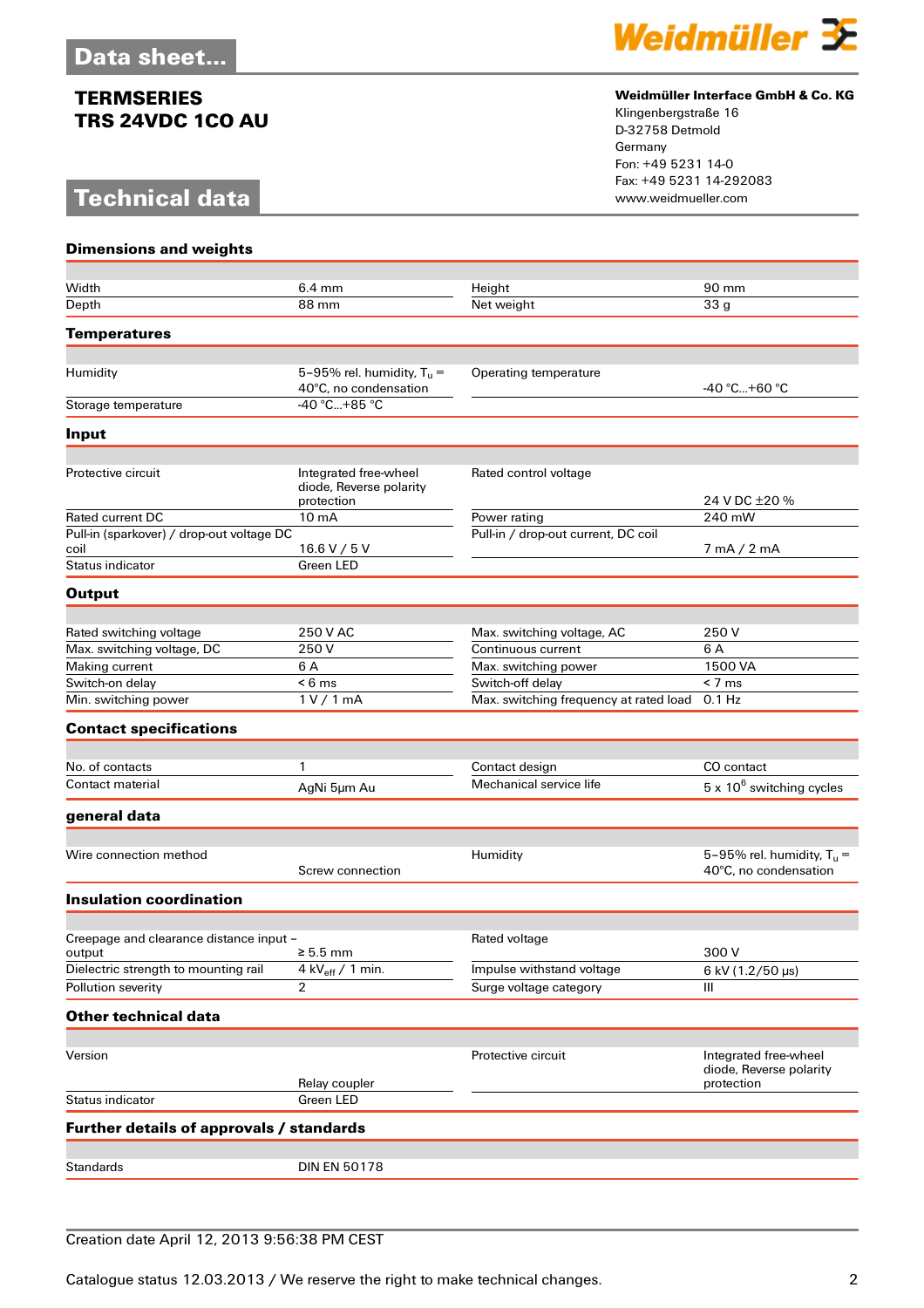# **Technical data**

[3-D model](http://catalog.weidmueller.com/procat/PartServerForm.jsp?partNumber=1123000000)



#### **Weidmüller Interface GmbH & Co. KG**

Klingenbergstraße 16 D-32758 Detmold Germany Fon: +49 5231 14-0 Fax: +49 5231 14-292083

| <b>Connection data</b>                                      |                        |                                                            |                  |
|-------------------------------------------------------------|------------------------|------------------------------------------------------------|------------------|
|                                                             |                        |                                                            |                  |
| Clamping range, rated connection                            | $1.5$ mm <sup>2</sup>  | Clamping range, rated connection, max. 1.5 mm <sup>2</sup> |                  |
| Clamping range, rated connection, min. 0.14 mm <sup>2</sup> |                        | Stripping length, rated connection                         | 8 mm             |
| Tightening torque, min.                                     | 0.4 Nm                 | Wire connection method                                     | Screw connection |
| <b>Classifications</b>                                      |                        |                                                            |                  |
|                                                             |                        |                                                            |                  |
| eClass 6.2                                                  | 27-37-16-01            | eClass 7.1                                                 | 27-37-16-01      |
| <b>Approvals</b>                                            |                        |                                                            |                  |
|                                                             |                        |                                                            |                  |
| Approvals                                                   |                        |                                                            |                  |
|                                                             |                        |                                                            |                  |
|                                                             |                        |                                                            |                  |
|                                                             |                        |                                                            |                  |
| <b>Downloads</b>                                            |                        |                                                            |                  |
|                                                             |                        |                                                            |                  |
| <b>Declaration of Conformity</b>                            | K438 10 12.pdf         |                                                            |                  |
| <b>PDF</b>                                                  | Installationsanleitung |                                                            |                  |